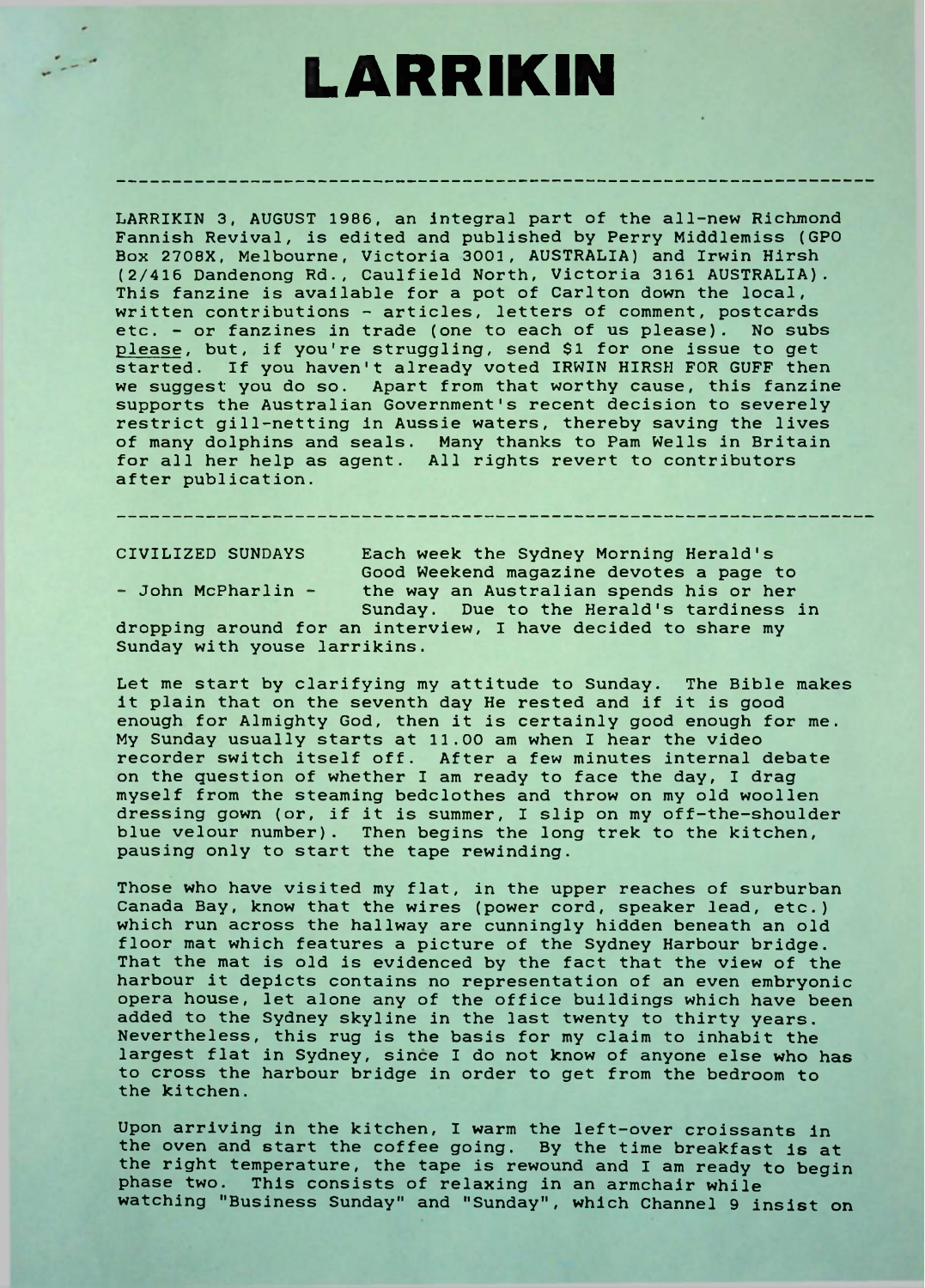presenting at the completely unreasonable times of 8-9 and 9-11 am respectively. capturing these programmes on vjoeo also allows the luxury of fast forwarding through the pathetic advertisements for Telecom (if the network is so terrific, why does it take five to ten minutes to get a response out of directory assistance?) and B.H.P. (the Big Bastard), making its usual subtle plea to its share holders not to sell it out to Hacca. Fast forwarding through the ads and the previews of the "Sunday" 'cover story' and 'feature' means that the three hour transmission time compresses down to roughly 2 1/2 hours viewing time. Unfortunately, "State of the Arts" (on auntie ABC) starts at 1.20, so <sup>I</sup> usually have to hold the last ten minutes or so of "Sunday" over until afterward, unless there is one of the semi-regular spots with John Howard denying once again that the boys in the party room have got the knives out and that it is getting hard for him to put his coat on; in which case <sup>I</sup> fast forward through that as well.

Circa 2 pm, the hiatus in televiewing leads to the usual toss up between having a shower or lunch. Depending on the seductiveness of Saturday night's left-over casserole, <sup>I</sup> eat and wash or wash and eat. In the present instance, last night's culinary delight was a chilli con carne of such bowel burning intensity that I ended up having a shower before and after. Next comes the big outing of the day, when <sup>I</sup> journey to the Drummoyne laundramat to pick up yesterday's washing from Hector (although his business card calls him Roland, presumably for tax purposes).

Back home safely, it is time to start thinking about tea or, if <sup>I</sup> was particularly lazy on Saturday, about the week's dishes which are still in the sink. From here on, it is all downhill: a little bit of typing, the first half hour of "Letdown", "Family Ties", an hour of aggro with "60 Minutes" (or rather "48 Minutes and 12 Minutes of Commercials") and then a choice of the Sunday night movie, if the ratings are on, or else a quiet read if they are not.

Alright cultural confession time - yes <sup>I</sup> have been watching the Ring Cycle (a teutonic tautology, if ever there was one). Frankly, a horde of hoons singing their lungs out into each other's faces isn't really my glass of tea and if the ABC wasn't providing subtitles, <sup>I</sup> would have given up halfway through the first broadcast ("Das Rheingold", for those of you who don't got no culture like what I do). However, on the basis that:

- (a) I have never seen a Wagner opera;
- (b) this is supposed to be an outstanding production;
- (c) nothing like this will ever be seen again in
	- Australia; and
- (d) it is free and in my own living room,

I was persuaded to at least give it a fair hearing. After sitting through it for ten weeks, I am forced to say that Bizet's "Carmen" remains the only opera I've got time for.

The active part of Sunday ends with a ritual brushing of my teeth fillings and a dextrous use of a tooth pick to fish out any particularly large bits of food out of the holes in my gums where my wisdom teeth used to be. Finally, it is off to sleepy vo-vos, secure in the knowledge that if they drop the big one while  $I'$ m asleep, I will go into the afterlife well rested.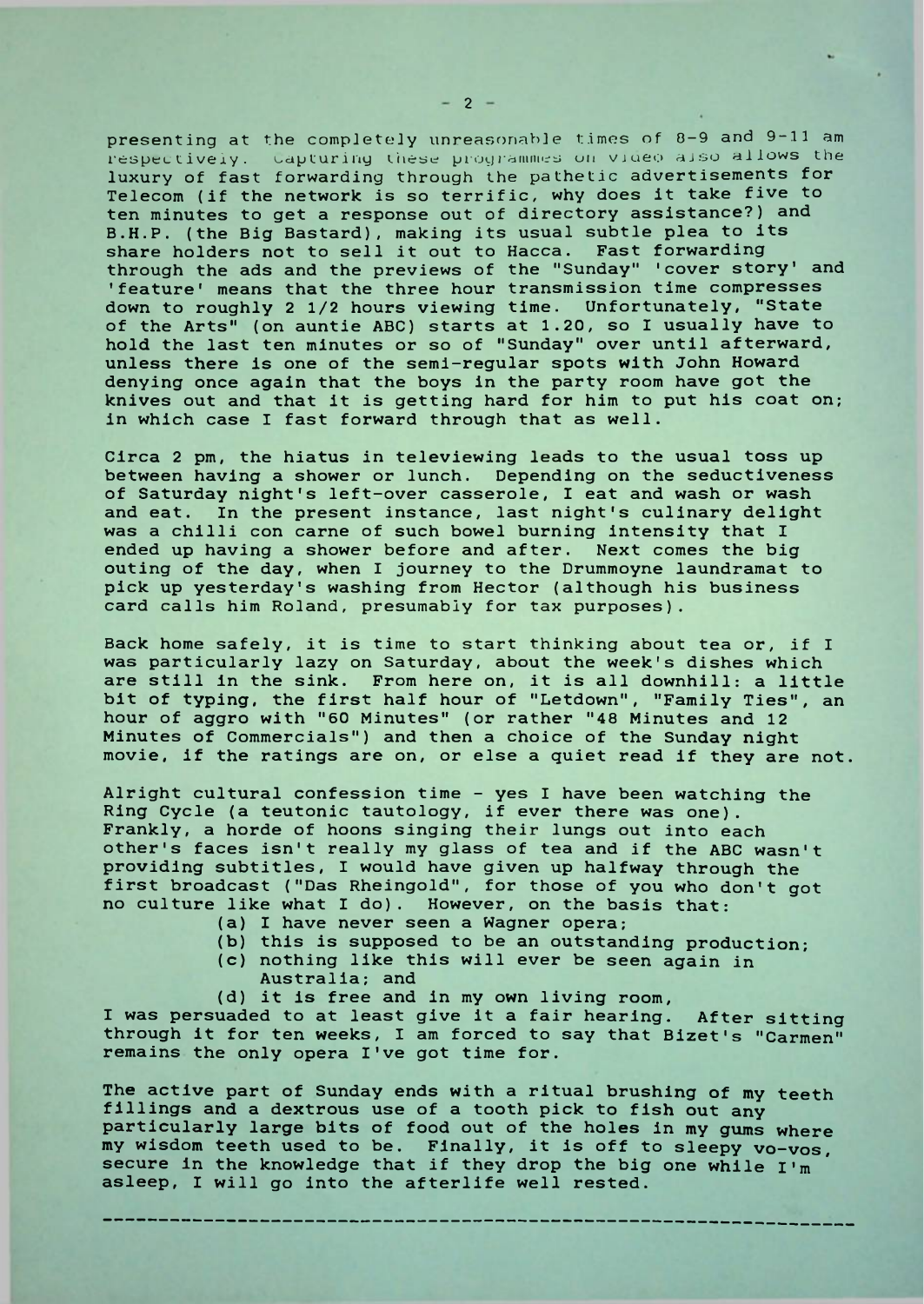BY ROYAL DECREE We can't, really, let this issue pass without inarithy some ment isn of the royal wedding. Now - Irwin • that, we have the royal decree to stick our tongues out at little girls, thanks to our future king, we should be grateful.

On the day of the wedding <sup>I</sup> was at my parents' place clearing out my old room. I opened a draw of a desk and the words "The Royal Wedding" struck me. Wondering what it was I took a break from room-clearing to inspect the object a bit closer. It was a letter Dave Langford had sent me in July 1981, when I was co-editor of Thyme (the fannish newsletter). Typed onto a special commemorative Chuck and Di airletter was all the hot news of the day.

One item stood out as being particularly appropriate to that day. Dave had signed off with: "Tasteful airletter form courtesy of local post office who didn't have any other sort. Cheeky sods are charging extra for this special form, which has less typing space than the standard ones: poot. Thus it is that all the really dynamic news <sup>I</sup> would otherwise have included is eclipsed by smiling Royals and Royals-to-be."

<sup>I</sup> looked at these photos, one the official engagement photo (you know the one, where Chuck was standing on a step so that he appeared to be half a head taller than Di), the other of the happy couple and the Queen. I'm not sure why, but for some reason the British Post Office allowed the world to see some rather fixed grins from Chuck and Di, and a 'we are not amused' look from the Queen. I can only conclude that Jeffrey Matthews, the airletter's designer, is not a hardened royalist.

Though, to be really effective, <sup>I</sup> think Matthews should've hired Dave to provide that added touch. That or ol' Liz is a closet fan. Why else would she be thinking "Just a goddam hobby", eh...?

While we don't normally bother with introductions to articles, there comes a time when circumstances dictate that it must be done. This is one of those times. And this is one of those introductions.

The following piece forms part of Justin Ackroyd's GUFF report and was first published in a very limited circulation apa called FRANK'SAPA, in England in 1985.

| RANDOM DAYS: AN IRREGULAR TRIP REPORT<br>- Justin Ackroyd - | Continuing the        |
|-------------------------------------------------------------|-----------------------|
|                                                             | adventures of an      |
|                                                             | antipodean during his |
|                                                             | journey in northern   |

climes.

July 18th 1984. I spend the entire day on either trains or a ferry. Having left Florence at 5.00pm the previous day, I took the overnight train to Paris. Luckily I slept through most of the ride having perfected the art of sleeping on trains. I arrived in Paris in the early morning and transferred to the correct station for the train to Calais with the minimum of fuss. The Paris Metro

 $-3-$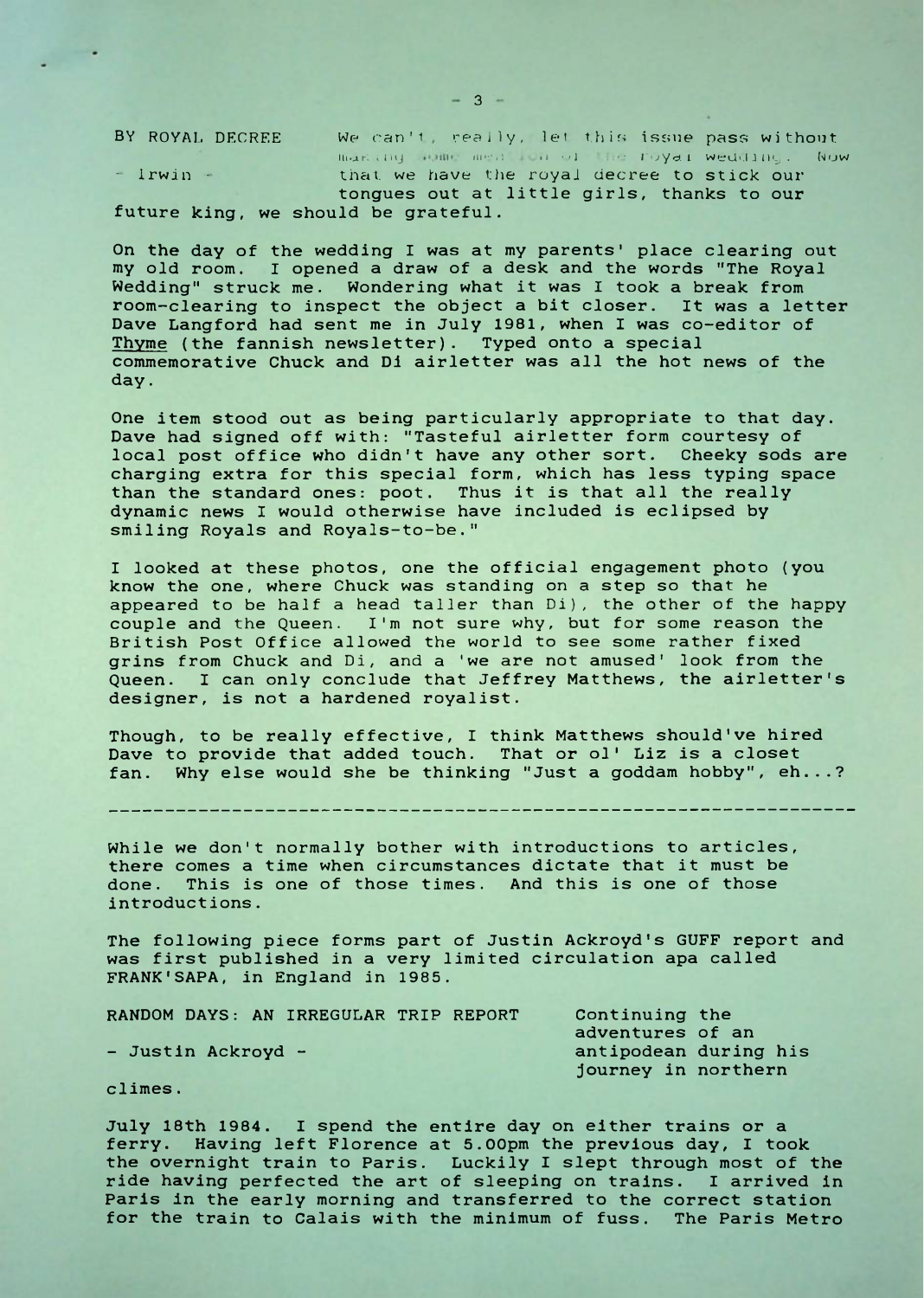is magnificent and efficient. Yet another smooth ride to Calais where we were met with a two hour uelay for the ferry. This was due to another of Maggie's brainstorms, though other than the fact that it had something to do with the privitisation of ferries <sup>I</sup> can't remember the exact details. The ferry got to Dover across a very calm channel in pretty quick time. Somehow <sup>I</sup> managed to be first through customs and for some reason they refrained from searching my bags. Maybe <sup>I</sup> look too respectable, what with a dirty back pack on my shoulders, and duty free bag in my hands. The train made good time on its run to London and finally reached Victoria Station and Joseph Nicholas and Judith Hanna's place just after 7.30. They have been a little concerned about me but I soon explained the delays and they forgave me. I had dinner then read through all the mail that was waiting. <sup>I</sup> spent the night back on the couch which some fans claim is the most uncomfortable in all fandom. I usually slept like a log on it and this night was no exception.

July 19th. <sup>I</sup> spent the day doing what all long-term travellers need to do on occasion; washing my clothes, writing letters and postcards, and visiting Australia House and reading as many newspapers as <sup>I</sup> could get my hands on. Joseph had told me that Lucy Huntzinger was still in town so <sup>I</sup> got in touch with her. She joined Joseph, Judith and me after dinner at a nearby pub. Lucy confessed that she wasn't really looking forward to returning to the States. Can't say that <sup>I</sup> blame her - both of us had fallen in love with the fannish way of U.K. life.

July 20th. Back on the trains again. This time the destination was Glasgow and Albacon where through the kindness of their hearts (or were they just desparate?) they had made me fan guest-of-honour. It was a fun trip up as there were a number of fans on the train. <sup>I</sup> spent half my time reading K. W. Jeter's "Dr. Adder", and the other half chatting with Brigid Wilkinson, Brian Ameringen and Caroline Mullan. And Roger Robinson whose booked seat didn't exist and who had to suffer by being seated in first class. <sup>I</sup> rolled up at the Station Hotel registration desk and checked in, then went to the Albacon registration table. The con committee had no idea what <sup>I</sup> looked like so, when <sup>I</sup> approached the table , <sup>I</sup> was asked "Have you paid your membership?" Being my usual cynical self <sup>I</sup> replied "No. But I'm a member." <sup>I</sup> then introduced myself and was handed a bright pink name badge which designated that <sup>I</sup> was a special guest. I soon found myself in the convention bar of the hotel, an extremely stuffy and humid room, where the windows could not be opened. Since it's usually fairly cool in Glasgow, they let the people produce their own heat, which can lead to a mild sense of suffocation, especially in summer. Also, the Station Hotel is part of the Glasgow Central Station complex and the bar's windows faced out over the platforms. I suppose the mild suffering was better than continually breathing station fumes.

I was introduced to Norman Spinrad, the last-minute replacement for Harlan Ellison, by Bob Jewett, the chair of the convention. Also on hand were Jim Barker and Julian Headlong. It soon became apparent that we were all in need of food, so went looking for some. We settled on what turned out to be pretty ordinary Chinese fare, but the company was jovial. We returned to the hotel for the opening ceremony which produced the second no-show for the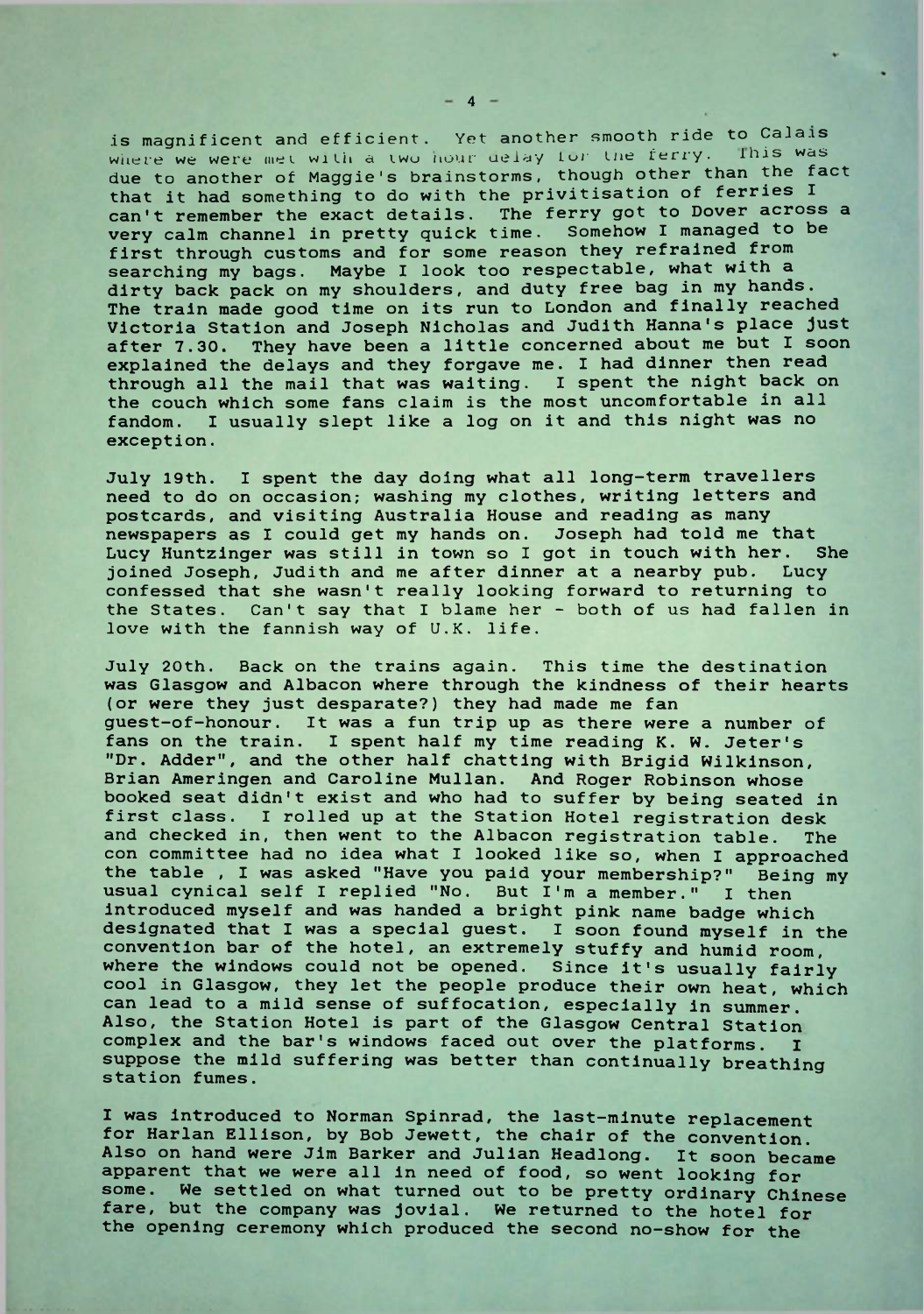convention. The city provost, who had agreed to open the convention, did not turn up, so the ceremony was reduced to a "hello, and I hope everyone has a good time" speech which lasted all of two minutes.

From there it was off to the fan room where there was a game of blow football about to start. This version of the game involved a light large plastic ball, a vacuum cleaner, and the coupled contestants, one riding "the other horse style", trying to score goals by blowing the ball, with the vacuum in reverse-cycle, between some chairs at either end of the room. <sup>I</sup> got roped in and teamed up with Frances-Jane Nelson against Caroline Mullan and Brian Ameringen. The only product of this exercise was a pair of carpet-burnt knees where <sup>I</sup> went sliding across the floor chasing the ball. There was more drinking at the bar after this, and some good conversation and, sometime in the morning, some sleep.

July 21st. <sup>I</sup> got up in time for breakfast and went on to the first round of the university challenge where <sup>I</sup> was teaming up with Jim Barker, Julian Headlong and Colin Fine. After surveying the opposition and the ritual torture that we had to go through, we determined that cheating was the only answer. The fiends in charge had devised an obstacle course which each member of the team had to go through individually. Since we decided to cheat, we also decided that we would be the last team to go. As soon as we were given the order, we promptly tied our legs together, all four of us that is, and proceeded under the table as one unit, doing all the silly things prescribed, until finally we had to get into a boiler suit. From vague memory, Jim and I were the arms, and Colin and Julian were the legs. Of course they let us through to the next round. After all, we had the fastest time.

The rest of the day was spent either at the bar, in the fan room or at a Chinese restaurant with the Beccon committee - a group of people (which included Brian, Caroline, Roger and Brigid amongst others) who have been putting on regional cons for a couple of years - and a couple of hangers-on. <sup>I</sup> was asked (coerced) to judge a bad taste tie competition. There were some remarkable ties, especially the gent whose tie had a small tassle on the end of it. He waved it under my nose and temptation got the better of me. I bit it off. It didn't taste very good.

Hours later, I remember standing in one of the passageways, after the bar had closed and I had pilfered a bucket of ice, drinking some beautiful 12-year-old single malt scotch that Dave Ellis had supplied, chatting with Paul Vincent, Owen Whiteoak, Dave and others that I don't remember through the drunken haze. When Dave's scotch had run out, Owen produced a bottle of old rough-and-ready - a five-year-old blended scotch which went down like methylated spirits after the smoothness of the single malt. At 5.20 am I had enough sense to realise it was time to get to my room. I got there in one piece and promptly lost part of myself to the porcelain. Ten minutes later I passed out on the bed. I did enjoy that evening but...

July 22nd was another matter. I came to at about 10.15, and decided that a bath would do me the world of good and maybe reduce the throbbing in my head. I had been in the bath for about ten minutes when there was a knock at my door. I dripped my way to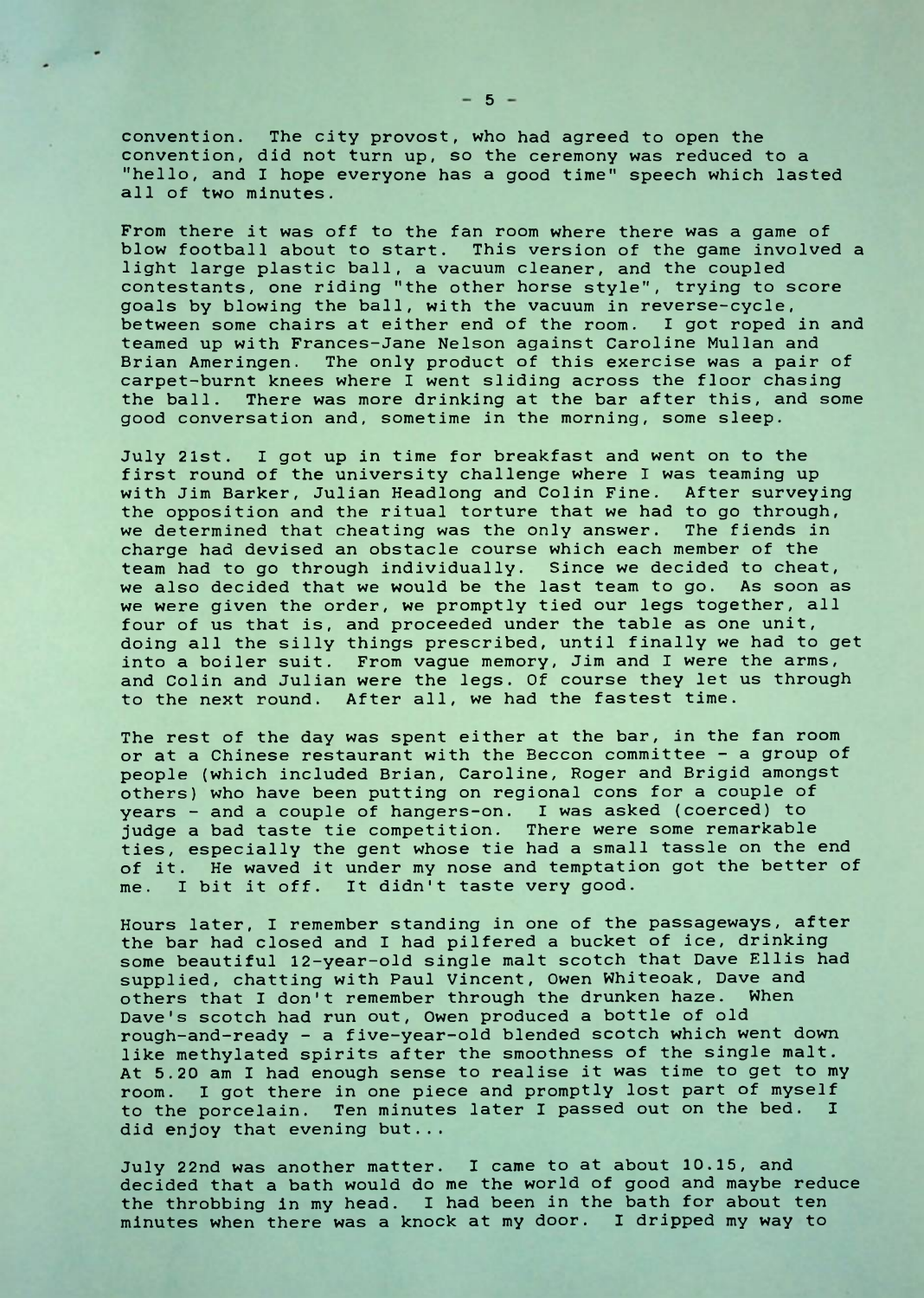minutes when there was a knock at my door. <sup>I</sup> dripped my way to the door and opened it. It was Jacquie Robertson, one of the concom, wanting to get into the computer room which was next to mine and whose door was jammed. Since <sup>I</sup> was met with such a radiant smile I gave her a dripping wet hug. She thanked me and told me that the con had been given permission to kick down the computer room door. There I was, standing in the corridor in just a towel, so what did <sup>I</sup> do? <sup>I</sup> did the only thing a self-respecting Australian fan in those circumstances would do - <sup>I</sup> tried to kick the door down.

To.... be.... continu.... ed....

MICRO-BURST WIND SHEAR About a month ago <sup>I</sup> was talking on the phone at the back of the office when - Kennedy Gammage - suddenly <sup>I</sup> heard shouts ("Wow!", "Oh migosh!", "Get away from the window!"),

and louder than the shouting came the sound of the wind. Out the window before me <sup>I</sup> could see the rain blowing from left to right parallel to the ground and largish airborne objects flying past. Then the phone went dead; the lights flickered and went out. There was a single convulsive shudder in the frame of the building and then it was silent. The wind stopped blowing and the rain was gone .

We all stood in the window at the front of the office looking out onto the four wide lanes of Grand Avenue. There was debris everywhere. Across the street on top of the two story brick Taymuree Foreign Auto Center there are two Gannett 30-sheet outdoor posters. Both of these had blown down, taking much of their heavy wooden frames with them - one of which had struck a car that was now parked in the middle of the street, smashing its right front end and that headlight. Soon the whole neighborhood was out in front of their buildings trading gossip. <sup>I</sup> tuned in KCBS Newsradio 74 but the cooking show was in progress.

Shortly after that, police cars, ambulances, Oakland City vehicles and newspeople with videocameras were out and about, followed by Oakland Cable TV repairmen and a Gannett crew. Power was out for two hours but finally it and the phones came back on and we had to go back to work.

I read the next day on the front page of The Tribune that an intense downdraft of cold air had broken through the prevailing layer of warm moist air, touching down in a parking lot in downtown Oakland, knocking two Ace employees to the ground and rolling them around a bit. It proceeded in an easterly direction, accelerating to a velocity of 80 miles an hour down Grand Avenue and up into Piedmont, where it dissipated in that notoriously snooty little speedtrap. Evidently one of the billboards landed squarely on the backside of some woman, knocking her to the pavement, and then flipped up and blew away. She got up, did a comical double-take, then beat feet into the nearest building.

<sup>I</sup> talked later with the young woman who works down the street in the 76 station. She was outside when this strange meteorological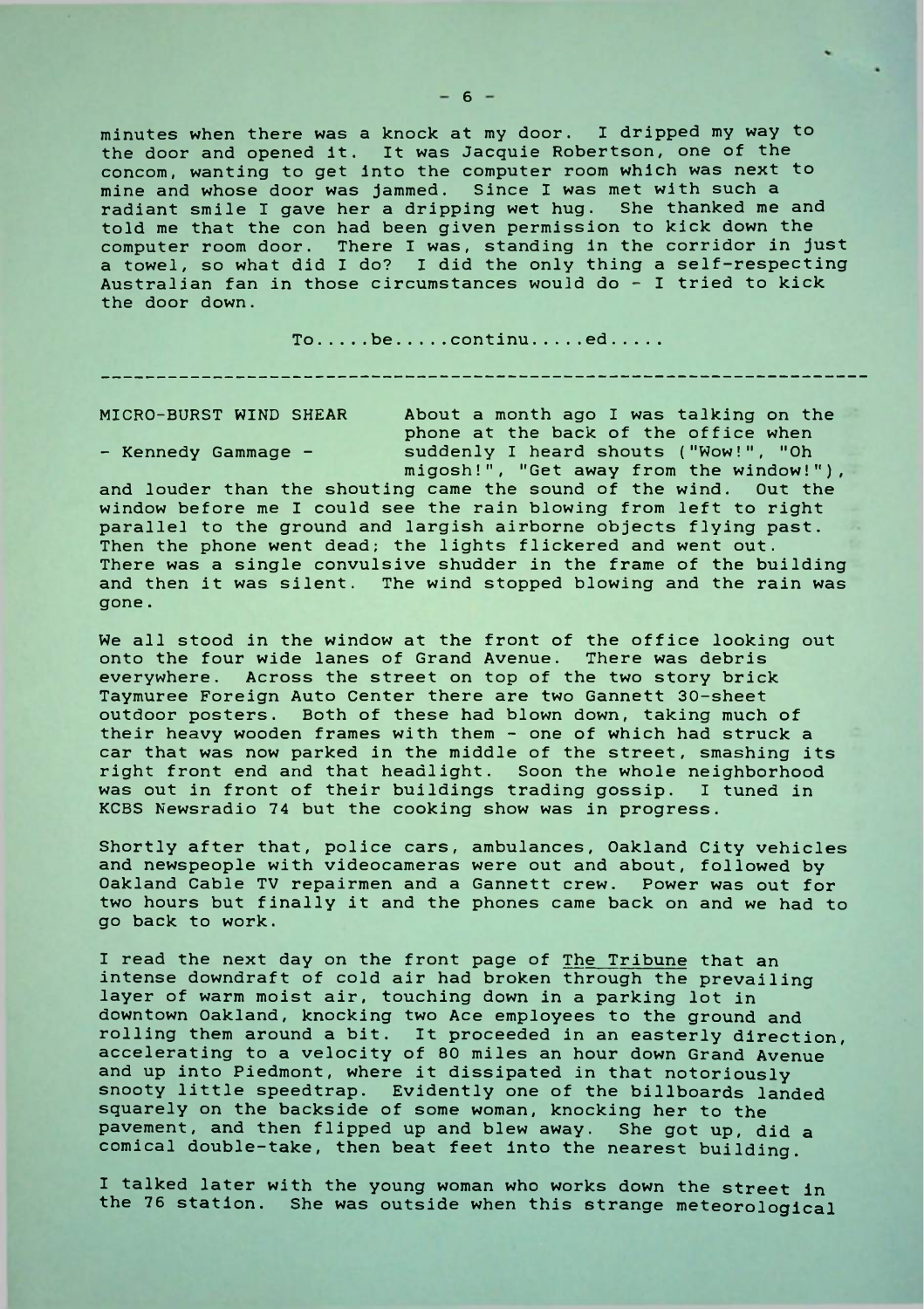phenomenon occurred, and she told me she was scared to death, holding onto the pump for dear life. Rumours that her feet were pointing due east toward the Piedmont border cannot be confirmed.

LETTERS FROM OUR MATES - compiled by Irwin -

 $\sim$ 

We start off with some words from someone who certainly appreciates one of the finer things in life, Walt Willis:

One of the pleasant things about getting to know Australian fandom is that one can talk about cricket ... If you dare to express surprise at people in N.Ireland playing cricket, I will draw your attention to the fact that our village team of Sion Mills in County Tyrone once beat the West Indies touring team. More than some national sides have been able to do. Thanks, Irwin, for the invitation to your Wedding Anniversary party. A paper anniversary sounds wonderfully fannish and I was thinking of extending it; but symbols of that kind seem scarce in fandom. How about naming them after famous annishes: "All the great-grandchildren gathered for their Quannish Wedding."

The first loc we received was from Marc Ortlieb:

I guess I should loc LARRIKIN 1, but my letters tend to be less pithy than pithweak. Nice to see Perry back in the writing again. I'm not sure that <sup>I</sup> should let Cath get a look at his piece on sporting injuries. She has won the Caulfield Women's Hockey Club's Most Injury Prone Player Award two years running, and is considered a sure bet to get it again this year, following her recent injury.

Your anniversary party was pleasant. That was where Andrew Brown and <sup>I</sup> started working on our theory of holey jeans. Why is it that the left knee always wears through first? (Hmmn, thought. Please specify standard of dress expected should you invite to another like that. Whoever opened the door for us took one long look and said "You must be some of Irwin's science fiction friends.")

> Harry Warner also had problems with our instructions in the colophon of issue 1.

...the orders to keep Iocs "short and pithy" are tough. I've forgotten the knack of writing short Iocs. It occurred to me that I might supply the latter element by quoting famous passages. But when <sup>I</sup> tried to run through a few of them mentally, like Othello's "Ah, the pithy of it all", and W.S. Gilbert's "Pithy, pretty maiden" and some forgotten poet's "How doth the pithy bee / Improve each shining hour", <sup>I</sup> began to fear <sup>I</sup> might somehow misquote a few words.

## Judith Hanna thought that:

LARRIKIN <sup>1</sup> was a Good Thing - good to see the Aussie vernacular let out for a run in this benighted foreign land ((England)) where